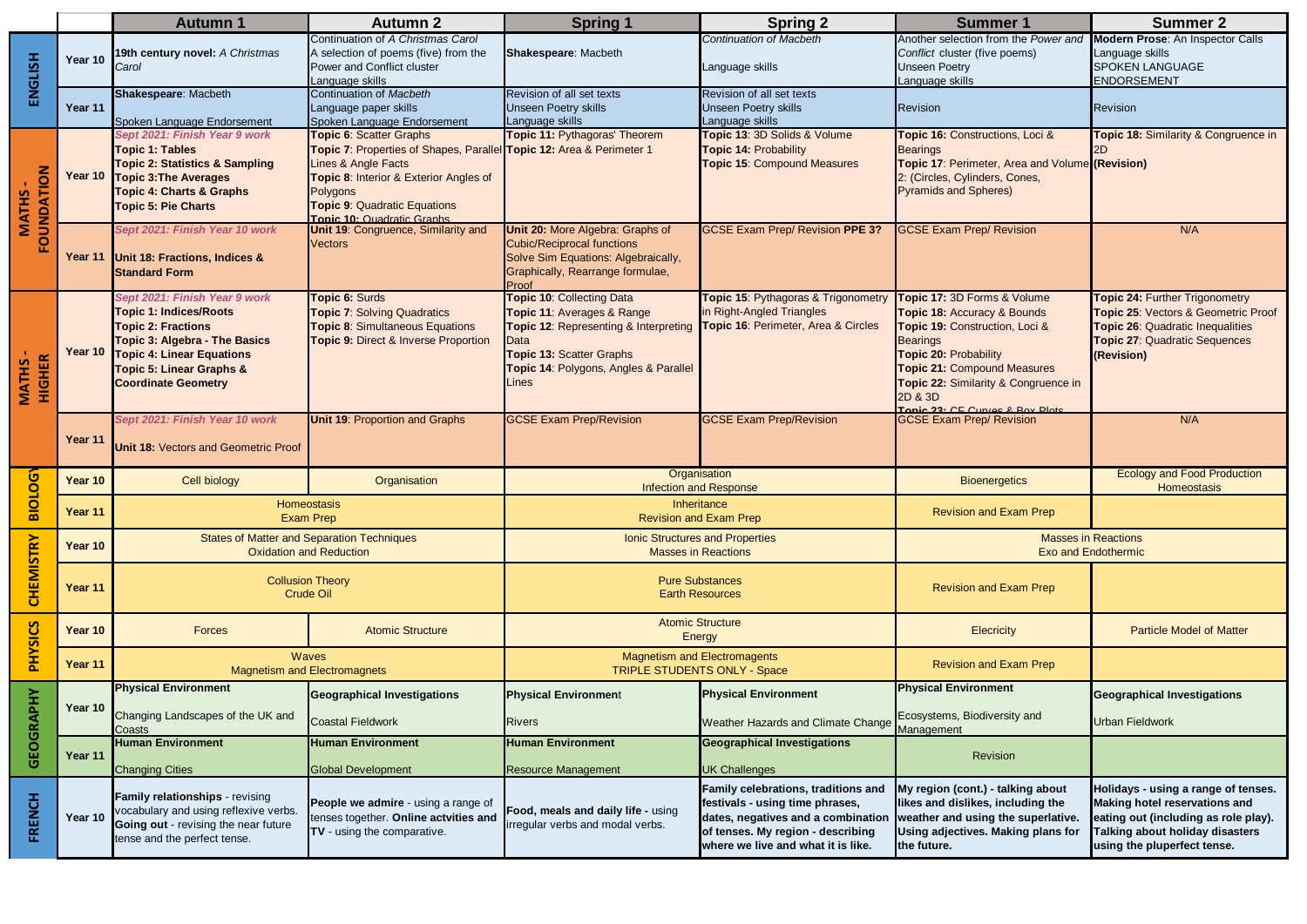|                                             | Year 11         | Topic - Continuation of Holidays                                                                                                                                                                                                                                      | Topic - Work                                                                                                                                                                                                                                                                                        | Topic - The World around us                                                                                                                                                          |                                                                                                                                                                                           |                                                                                                                                                                                          |                                                                                                                                                                                   |
|---------------------------------------------|-----------------|-----------------------------------------------------------------------------------------------------------------------------------------------------------------------------------------------------------------------------------------------------------------------|-----------------------------------------------------------------------------------------------------------------------------------------------------------------------------------------------------------------------------------------------------------------------------------------------------|--------------------------------------------------------------------------------------------------------------------------------------------------------------------------------------|-------------------------------------------------------------------------------------------------------------------------------------------------------------------------------------------|------------------------------------------------------------------------------------------------------------------------------------------------------------------------------------------|-----------------------------------------------------------------------------------------------------------------------------------------------------------------------------------|
| GERMAN                                      |                 | Theme - Local area, holiday and travel                                                                                                                                                                                                                                | Theme - Future aspirations, study and<br>work                                                                                                                                                                                                                                                       | Theme - International and Global<br>dimension                                                                                                                                        | Revision of all 5 themes in all 4 skills - Revision continued.<br>listening, speaking, reading and writing                                                                                |                                                                                                                                                                                          |                                                                                                                                                                                   |
|                                             |                 | Language skills - Discussing holiday<br>experiences, advantages and<br>disadvantages.                                                                                                                                                                                 | Language skills - Using conjunctions,<br>intensifiers and sequencers. Using a<br>variety of tenses.                                                                                                                                                                                                 | Language skills - Understanding texts<br>about global events and issues.<br>Developing awareness of adjectival<br>nouns and the passive.                                             | with focus on speaking exam.                                                                                                                                                              | Examination technique.                                                                                                                                                                   |                                                                                                                                                                                   |
|                                             |                 |                                                                                                                                                                                                                                                                       | <b>Crime and Punishment.</b>                                                                                                                                                                                                                                                                        | <b>Whitechapel.</b>                                                                                                                                                                  | <b>Anglo-Saxons and Normans.</b>                                                                                                                                                          | <b>Anglo Saxons and Normans.</b>                                                                                                                                                         | <b>Germany 1919-39.</b>                                                                                                                                                           |
| <b>HISTORY</b>                              | Year 10         | <b>Crime and Punishment</b><br><b>Medieval England</b><br>Early Modern England c1500-1750<br><b>The Gunpowder Plot</b><br>The Witch-hunts of 1645-47.                                                                                                                 | 18th and 19th Century Britain.<br>Pentonville Prison, the development of<br>the Met Police Force and the changing Whitechapel.<br>views on the purpose of punishment.<br><b>Crime and Punishment in Modern</b><br>Britain and the abolition of the death<br>penalty.                                | Living conditions in Whitechapel.<br>Tensions and immigration into<br>Organisation of policing and<br>investigative policing in Whitechapel<br>The crimes of Jack the Ripper.        | Role of the king, government,<br>economy and social system in Anglo-<br>Saxon England.<br>The death of Edward the Confessor<br>and rival claimants to the throne.<br>The Battles of 1066. | Normans establishing control and<br>rebellions against them.<br>Social and religious systems in<br>Norman England.<br>The Domesday book, the death of<br>William and consequences of it. | The origins of the Weimar R<br>the early challenges to the W<br>Republic 1919-23.<br>The recovery of the republic<br>changes to German Society.<br>Hitler's rise to power 1919-33 |
|                                             |                 |                                                                                                                                                                                                                                                                       | <b>Superpower relations and the Cold</b><br>War.                                                                                                                                                                                                                                                    | <b>Superpower relations and the Cold</b>                                                                                                                                             | <b>Superpower relations and the Cold</b>                                                                                                                                                  |                                                                                                                                                                                          |                                                                                                                                                                                   |
|                                             | Year 11         | <b>Germany 1919-39.</b><br>Nazi control and dictatorship 1933-39.<br>Life in Nazi Germany 1933-1939.                                                                                                                                                                  | The Conferences at the end war.<br>Containment, the first crisis over<br>Berlin, the arms race and Hungarian<br>uprising.                                                                                                                                                                           | War.<br>The Second Berlin Crisis, Cuban<br><b>Missile Crisis and Czechoslovakian</b><br>uprising.                                                                                    | War.<br>Detente, the new Cold War, peace<br>talks and the end of the Cold War.                                                                                                            | Revision                                                                                                                                                                                 |                                                                                                                                                                                   |
|                                             |                 | <b>Business activity</b><br>The role of business enterprise and<br>Year 10 entrepeneurship<br><b>Business Planning</b><br><b>Business Ownership</b>                                                                                                                   | <b>Business activity</b><br><b>Stakeholders in business</b><br><b>Business growth</b><br><b>Marketing</b><br>The role of marketing<br><b>Market Research</b><br><b>Market Segmentation</b>                                                                                                          | <b>Marketing</b><br>The marketing mix<br><b>People</b><br>The role of human resources<br><b>Organisational Structure</b><br><b>Communication in business</b>                         | <b>People</b><br><b>Recruitment and selection</b><br>Motivation and retention<br><b>Training and development</b><br><b>Employment law</b>                                                 | <b>People</b><br><b>Employment law</b><br><b>Operations</b><br><b>Productions processes</b><br>Quality of goods and services                                                             | <b>Operations</b><br>The sales process and custo<br>service<br><b>Consumer law</b><br><b>Business location</b><br>Working with suppliers                                          |
| <b>BUSINESS</b>                             | Year 11         | <b>IFinance</b><br>The role of the finance function<br>Sources of finance<br>Revenues, costs, profit and loss                                                                                                                                                         | <b>Finance</b><br><b>Break-even</b><br>Cash and cash-flow<br>Influences on business<br><b>Ethical and environmental</b><br>considerations<br>The economic climate                                                                                                                                   | <b>Influences on business</b><br>Globalisation<br>The interdependent nature of<br>business                                                                                           | <b>Revision</b>                                                                                                                                                                           | <b>Revision</b>                                                                                                                                                                          | <b>N/A</b>                                                                                                                                                                        |
|                                             |                 | Project 1 - (Coursework)                                                                                                                                                                                                                                              | Project 1 - (Coursework)                                                                                                                                                                                                                                                                            | Project 1 - (Coursework)                                                                                                                                                             | Project 1 - (Coursework)                                                                                                                                                                  | Project 2 - (Coursework)<br>Past exam paper Independent project                                                                                                                          | Project 2 - (Coursework)<br>Past exam paper Independe                                                                                                                             |
|                                             | Year 10         | Structures Independent project using a Structures Independent project using a Structures Independent project using a Structures - Final piece.<br>range of artists, images and media.                                                                                 | range of artists, images and media.                                                                                                                                                                                                                                                                 | range of artists, images and media.                                                                                                                                                  |                                                                                                                                                                                           | using a range of artists, images and<br>media.<br>Students choose one of seven titles.                                                                                                   | using a range of artists, image<br>media.<br>Students choose one of seve                                                                                                          |
| ART                                         |                 | Project 2 - (Coursework)<br>Past exam paper Independent project<br>Year 11 using a range of artists, images and<br>media.<br>Students choose one of seven titles.                                                                                                     | Project 2 - (Coursework)<br>Past exam paper Independent project<br>using a range of artists, images and<br>media.<br>Students choose one of seven titles.                                                                                                                                           | Exam Paper - AQA exam paper:<br>independent project - choose one of<br>seven titles                                                                                                  | Exam Paper - AQA exam paper:<br>independent project - choose one of<br>seven titles                                                                                                       | Exam Paper - AQA exam paper:<br>independent project - choose one of<br>seven titles                                                                                                      | Exam -<br>Final piece for project produc<br>hour exam.                                                                                                                            |
| $\overline{a}$                              | Year 10         | Theory plus designing and making<br>skills - Metals                                                                                                                                                                                                                   | Theory plus designing and making<br>skills - Woods                                                                                                                                                                                                                                                  | Theory plus designing and making<br>skills - Plastics                                                                                                                                | Theory plus designing and making<br>skills - Papers and Boards                                                                                                                            | <b>Core Theory</b>                                                                                                                                                                       | <b>NEA</b> project starts                                                                                                                                                         |
|                                             | Year 11         | <b>NEA</b>                                                                                                                                                                                                                                                            | <b>NEA</b>                                                                                                                                                                                                                                                                                          | <b>NEA</b>                                                                                                                                                                           | Exam prep-theory                                                                                                                                                                          | Exam prep-theory                                                                                                                                                                         | Exam prep-theory                                                                                                                                                                  |
| <u>ಳ</u><br>- Hospitality<br>r10<br>atering |                 | -O1 - Understand the enviroment in<br>which the hospitality and catering<br>Year 10 - providers operate including job<br>Hospitalit requirements. Practical skills -<br>vegetable preparation, sauce making<br>and piping using these skills to make<br>whole dishes. | LO1 - Understand the enviroment in<br>which the hospitality and catering<br>providers operate including working<br>conditions and Factors affecting the<br>success if provider. Practical skills -<br>vegetable preparation, sauce making<br>and piping using these skills to make<br>whole dishes. | L02 - Understand how hospitality and<br>catering provison operates includes<br>operations of the kitchen and front of<br>house. Practical skills - Dough making,<br>pasta and bread. | L03 - Understand how hospitalityand<br>catering provisions meetshealth and<br>safety requirements. Practical skills<br>Dough making, pastry.                                              | L04 - Know how food can cause ill<br>health. The role of the enviromental<br>health officer and food legislation.<br>Practical skills - using high risk food                             | L05 - Be able to propose a h<br>and catering provision to me<br>specific requirements, reviev<br>recommend. Practical skills -<br>whole dishes which include<br>accompaniments.   |
| FOOD                                        | Year 11<br>Food | Bridging the gap - The principles of<br>Food & Nutrition                                                                                                                                                                                                              | NEA <sub>2</sub>                                                                                                                                                                                                                                                                                    | NEA <sub>2</sub>                                                                                                                                                                     | <b>Complete NEA2</b><br><b>Revision Summer 1 Revision</b>                                                                                                                                 |                                                                                                                                                                                          |                                                                                                                                                                                   |

| Revision continued.<br>Examination technique.                                                                                                                                            |                                                                                                                                                                                                          |
|------------------------------------------------------------------------------------------------------------------------------------------------------------------------------------------|----------------------------------------------------------------------------------------------------------------------------------------------------------------------------------------------------------|
| <b>Anglo Saxons and Normans.</b>                                                                                                                                                         | <b>Germany 1919-39.</b>                                                                                                                                                                                  |
| Normans establishing control and<br>rebellions against them.<br>Social and religious systems in<br>Norman England.<br>The Domesday book, the death of<br>William and consequences of it. | The origins of the Weimar Republic,<br>the early challenges to the Weimar<br>Republic 1919-23.<br>The recovery of the republic and the<br>changes to German Society.<br>Hitler's rise to power 1919-33.  |
| <b>Revision</b>                                                                                                                                                                          |                                                                                                                                                                                                          |
| <b>People</b><br><b>Employment law</b><br><b>Operations</b><br><b>Productions processes</b><br>Quality of goods and services                                                             | <b>Operations</b><br>The sales process and customer<br>service<br>Consumer law<br><b>Business location</b><br>Working with suppliers                                                                     |
| <b>Revision</b>                                                                                                                                                                          | N/A                                                                                                                                                                                                      |
| Project 2 - (Coursework)<br>Past exam paper Independent project<br>using a range of artists, images and<br>media.<br>Students choose one of seven titles.                                | Project 2 - (Coursework)<br>Past exam paper Independent project<br>using a range of artists, images and<br>media.<br>Students choose one of seven titles.                                                |
| Exam Paper - AQA exam paper:<br>independent project - choose one of<br>seven titles                                                                                                      | Exam -<br>Final piece for project produced in 10<br>hour exam.                                                                                                                                           |
| <b>Core Theory</b>                                                                                                                                                                       | <b>NEA project starts</b>                                                                                                                                                                                |
| Exam prep-theory                                                                                                                                                                         | Exam prep-theory                                                                                                                                                                                         |
| L04 - Know how food can cause ill<br>health. The role of the enviromental<br>health officer and food legislation.<br>Practical skills - using high risk food                             | L05 - Be able to propose a hospitality<br>and catering provision to meet<br>specific requirements, review and<br>recommend. Practical skills - creating<br>whole dishes which include<br>accompaniments. |
|                                                                                                                                                                                          |                                                                                                                                                                                                          |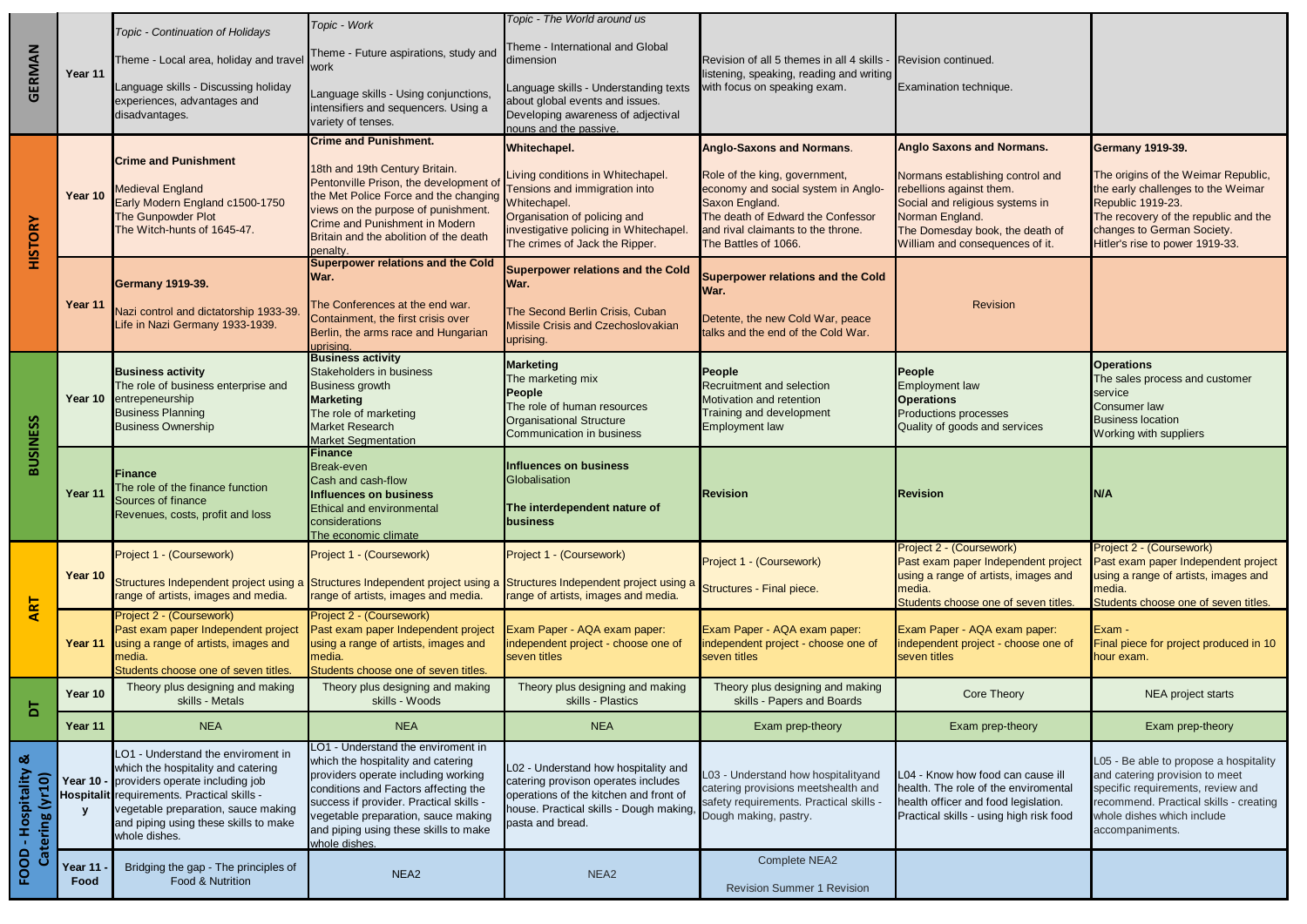|                             | Year 10 | <b>R082</b><br><b>Creating Digital Graphics - How and</b><br>why digital graphics are used.<br>Types of digital graphics and their file<br>formats. Properties including resolution improvement. Followed by practical<br>and compression. Ability to interpret<br>client requirements and identify target<br>audiences. Work plans, project<br>planning and resource creating. Along<br>with copyright and legislation.<br>Photoshop skills including sourcing,<br>ating and ovnorting digital graphic                                                                                | R082<br><b>Creating Digital Graphics</b><br>Reviewing digital graphics against a<br>specific brief and identifying areas of<br>examination worth 25% of final grade.                                                                                                                                                                                                                                            | R081<br>Pre-production Skills - purpose and<br>use of moodboards, mind maps,<br>visualisation diagrams, storyboards<br>and scripts.<br>Ability to interpret client briefs and<br>identify time scales based on specific<br>briefs. Conducting and analysing<br>research, work plans and production<br>schedules. Importance of identifying<br>target audiences and how they can be                                                                          | R081<br>Pre-production Skills - Hardware and<br>software.<br>Health and safety and legislation, to<br>include data protection, privacy,<br>certification, copyright, intellectual<br>property. Properties and limitations of<br>file formats, naming conventions.                                                                                          | <b>R081</b><br>Pre-production Skills - reviewing pre-<br>production documents, including<br>suitability, content, format and style.<br>Identify areas for improvements.<br>External assessment written exam.                                                                     | <b>R082</b><br><b>Creating Digital Gra</b><br>completion of exam                                                               |
|-----------------------------|---------|----------------------------------------------------------------------------------------------------------------------------------------------------------------------------------------------------------------------------------------------------------------------------------------------------------------------------------------------------------------------------------------------------------------------------------------------------------------------------------------------------------------------------------------------------------------------------------------|-----------------------------------------------------------------------------------------------------------------------------------------------------------------------------------------------------------------------------------------------------------------------------------------------------------------------------------------------------------------------------------------------------------------|-------------------------------------------------------------------------------------------------------------------------------------------------------------------------------------------------------------------------------------------------------------------------------------------------------------------------------------------------------------------------------------------------------------------------------------------------------------|------------------------------------------------------------------------------------------------------------------------------------------------------------------------------------------------------------------------------------------------------------------------------------------------------------------------------------------------------------|----------------------------------------------------------------------------------------------------------------------------------------------------------------------------------------------------------------------------------------------------------------------------------|--------------------------------------------------------------------------------------------------------------------------------|
| <b>IMEDIA</b>               | Year 11 | <b>R087</b><br><b>Creating Interactive Multimedia</b><br>Products - Identifying interactive<br>multimedia products (IMP), their uses<br>and purposes.<br>Key elements for IMP design,<br>hardware, software and peripherals.<br>Types and limitations of connections,<br>bandwidth and data transfer. File<br>formats supported by different<br>platforms. The ability to interpret client<br>requirements based on a specific brief<br>Planning structure and features of<br><b>IMPs including non-linear navigation</b><br>and GUI. Creating test plans for use<br>during production | <b>R087</b><br><b>Creating Interactive Multimedia</b><br>Products - Sourcing, creating and<br>repurposing assets for IMPs.<br>Setting up interaction and playback<br>controls. Use of version control.<br><b>Exporting IMPs. Reviewing IMPs</b><br>against a specific brief and identifying<br>areas for improvement and further<br>development. Followed by practical<br>examination worth 25% of final grade. | <b>R085</b><br><b>Creating Multi Page Websites</b><br>Understand purpose and component<br>features of multi page websites,<br>devices used to access web pages and<br>methods of internet connection - to<br>include wired, LANs, HSDPA, LTE, 5G navigation systems. Reviewing multi<br>etc. Interpreting client requirements,<br>work plans, planning to include site<br>maps and identifying and preparing<br>assets for use on webpages.<br>Legislation. | R085<br><b>Creating Multi Page Websites</b><br>creating a multipage website, using<br>web authoring software<br>(Dreamweaver) including folder<br>structures, importing assets and<br>page websites against a specific brief<br>and identifying areas of improvement<br>and development. Followed by<br>practical examination worth 25% of<br>final grade. | <b>R085 and R087</b><br>completion of any outstanding practical<br>exam work.                                                                                                                                                                                                    |                                                                                                                                |
| <b>DRAMA</b>                |         | Year 10 Blood Brothers                                                                                                                                                                                                                                                                                                                                                                                                                                                                                                                                                                 | <b>Steven Berkoff</b>                                                                                                                                                                                                                                                                                                                                                                                           | Set text - Hard to Swallow                                                                                                                                                                                                                                                                                                                                                                                                                                  | <b>Devising</b>                                                                                                                                                                                                                                                                                                                                            | Bang Out of Order & physical theatre                                                                                                                                                                                                                                             | <b>Component 2 mock</b>                                                                                                        |
|                             |         | <b>Year 11</b> Component 1 Devising                                                                                                                                                                                                                                                                                                                                                                                                                                                                                                                                                    | Component 1 Portfolio & evaluation                                                                                                                                                                                                                                                                                                                                                                              | Component 2 preperation                                                                                                                                                                                                                                                                                                                                                                                                                                     | Component 2 exam<br><b>Component 3 revision</b>                                                                                                                                                                                                                                                                                                            | <b>Component 3 revision</b>                                                                                                                                                                                                                                                      | N/A                                                                                                                            |
| SCHOOL                      | Year 10 | Musical Knowledge Coursework -<br>Completing a comparison of two<br>contemporary and contrasting musical<br>to how certain elements fit into a song. to how certain elements fit into a song                                                                                                                                                                                                                                                                                                                                                                                           | <b>Musical Knowledge Coursework -</b><br>completing a comparison of two<br>contemporary and contrasting musical<br>genres as as an analysis of a music as genres as as an analysis of a music as genres as as an analysis of a music as practice plan to improve your playing                                                                                                                                   | <b>Musical Knowledge Coursework -</b><br>completing a comparison of two<br>contemporary and contrasting musical<br>to how certain elements fit into a song                                                                                                                                                                                                                                                                                                  | <b>Instrumental Study Coursework -</b><br>Look at the maintenance and health<br>and safety in regards to your chosen<br>instrument. Then set goals and a<br>and musicianship.<br>Evaluate what you have done.                                                                                                                                              | Instrumental Study Coursework -<br>Look at the maintenance and health<br>and safety in regards to your chosen<br>instrument. Then set goals and a<br>practice plan to improve your playing<br>and musicianship. Evaluate what you<br>have done.                                  | Live Performance<br>Work towards settin<br>performing a live pe<br>helath and safety, p<br>rehearsal and analy<br>performance. |
| <b>MUSIC</b><br><b>ROCK</b> | Year 11 | nstrumental Study Coursework -<br>Look at the maintenance and health<br>and safety in regards to your chosen<br>instrument. Then set goals and a<br>practice plan to improve your playing<br>and musicianship. Evaluate what you<br>have done.                                                                                                                                                                                                                                                                                                                                         | Live Performance -<br>Work towards setting up and<br>performing a live performance. Look at<br>helath and safety, presentation,<br>rehearsal and analysis of the<br>performance.                                                                                                                                                                                                                                | Live Performance -<br>Work towards setting up and<br>performing a live performance. Look a<br>helath and safety, presentation,<br>rehearsal and analysis of the<br>performance.                                                                                                                                                                                                                                                                             | Live Performance -<br>Work towards setting up and<br>performing a live performance. Look at<br>helath and safety, presentation,<br>rehearsal and analysis of the<br>performance.                                                                                                                                                                           | <b>Instrumental Study Coursework -</b><br>Look at the maintenance and health<br>and safety in regards to your chosen<br>instrument. Then set goals and a<br>practice plan to improve your playing<br>and musicianship. Evaluate what you<br>have done.                           |                                                                                                                                |
|                             | Year 10 | Christianity:<br>Beliefs and teachings<br>The Nature of God, the<br>Trinity, Creation,<br>the incarnation and Jesus,<br>the crucifixion,<br>the resurrection and<br>ascension.                                                                                                                                                                                                                                                                                                                                                                                                         | Christianity:<br>Beliefs and teachings<br>Life after death, the<br>afterlife and judgement,<br>Heaven and hell,<br>Sin and salvation,<br>the role of Christ in<br>salvation.                                                                                                                                                                                                                                    | Christianity:<br>Practices<br>Worship, Prayer, the<br>sacraments, Baptism,<br>Holy Communion,<br>Pilgrimage, celebrating<br>festivals.                                                                                                                                                                                                                                                                                                                      | Christianity:<br>Practices<br>The role of the Church in the local<br>community: Food Banks and street<br>Pastors, the place of mission and<br>evangelism, Church growth, the<br>importance of the worldwide Church,<br>Christian persecution, the Church's<br>response to world poverty.                                                                   | Islam:<br>Beliefs and teachings<br>The oneness of God and the<br>supremacy of God's will, key beliefs of<br>Sunni and Shi'a Islam, the nature of<br>God, angels, Predestination, life after<br>death, Prophethood and Adam,<br>Ibrahim and Muhammad, the<br>Imamate, Holy Books. | Islam:<br>Practices<br>The Five Pillars,<br>the Ten Obligatory.<br>Jihad,<br>the festivals of Id ul<br>and Ashura              |

| R081                                                                                                                                                                                                                                                                                                        |                                                           |
|-------------------------------------------------------------------------------------------------------------------------------------------------------------------------------------------------------------------------------------------------------------------------------------------------------------|-----------------------------------------------------------|
|                                                                                                                                                                                                                                                                                                             | <b>R082</b>                                               |
| Pre-production Skills - reviewing pre-                                                                                                                                                                                                                                                                      | <b>Creating Digital Graphics</b>                          |
| production documents, including                                                                                                                                                                                                                                                                             |                                                           |
| suitability, content, format and style.                                                                                                                                                                                                                                                                     | completion of examination work                            |
|                                                                                                                                                                                                                                                                                                             |                                                           |
| Identify areas for improvements.                                                                                                                                                                                                                                                                            |                                                           |
| External assessment written exam.                                                                                                                                                                                                                                                                           |                                                           |
|                                                                                                                                                                                                                                                                                                             |                                                           |
|                                                                                                                                                                                                                                                                                                             |                                                           |
|                                                                                                                                                                                                                                                                                                             |                                                           |
|                                                                                                                                                                                                                                                                                                             |                                                           |
|                                                                                                                                                                                                                                                                                                             |                                                           |
|                                                                                                                                                                                                                                                                                                             |                                                           |
| <b>R085 and R087</b>                                                                                                                                                                                                                                                                                        |                                                           |
|                                                                                                                                                                                                                                                                                                             |                                                           |
| completion of any outstanding practical                                                                                                                                                                                                                                                                     |                                                           |
| exam work.                                                                                                                                                                                                                                                                                                  |                                                           |
|                                                                                                                                                                                                                                                                                                             |                                                           |
|                                                                                                                                                                                                                                                                                                             |                                                           |
|                                                                                                                                                                                                                                                                                                             |                                                           |
|                                                                                                                                                                                                                                                                                                             |                                                           |
|                                                                                                                                                                                                                                                                                                             |                                                           |
|                                                                                                                                                                                                                                                                                                             |                                                           |
|                                                                                                                                                                                                                                                                                                             |                                                           |
|                                                                                                                                                                                                                                                                                                             |                                                           |
|                                                                                                                                                                                                                                                                                                             |                                                           |
|                                                                                                                                                                                                                                                                                                             |                                                           |
|                                                                                                                                                                                                                                                                                                             |                                                           |
|                                                                                                                                                                                                                                                                                                             |                                                           |
|                                                                                                                                                                                                                                                                                                             |                                                           |
|                                                                                                                                                                                                                                                                                                             |                                                           |
|                                                                                                                                                                                                                                                                                                             |                                                           |
| Bang Out of Order & physical theatre                                                                                                                                                                                                                                                                        |                                                           |
|                                                                                                                                                                                                                                                                                                             | Component 2 mock                                          |
|                                                                                                                                                                                                                                                                                                             |                                                           |
|                                                                                                                                                                                                                                                                                                             | N/A                                                       |
| <b>Component 3 revision</b>                                                                                                                                                                                                                                                                                 |                                                           |
|                                                                                                                                                                                                                                                                                                             |                                                           |
| <b>Instrumental Study Coursework</b>                                                                                                                                                                                                                                                                        | Live Performance -                                        |
|                                                                                                                                                                                                                                                                                                             |                                                           |
|                                                                                                                                                                                                                                                                                                             | Work towards setting up and                               |
|                                                                                                                                                                                                                                                                                                             | performing a live performance. Look at                    |
|                                                                                                                                                                                                                                                                                                             | helath and safety, presentation,                          |
| Look at the maintenance and health<br>and safety in regards to your chosen<br>instrument. Then set goals and a<br>practice plan to improve your playing                                                                                                                                                     | rehearsal and analysis of the                             |
|                                                                                                                                                                                                                                                                                                             | performance.                                              |
|                                                                                                                                                                                                                                                                                                             |                                                           |
|                                                                                                                                                                                                                                                                                                             |                                                           |
|                                                                                                                                                                                                                                                                                                             |                                                           |
|                                                                                                                                                                                                                                                                                                             |                                                           |
|                                                                                                                                                                                                                                                                                                             |                                                           |
|                                                                                                                                                                                                                                                                                                             |                                                           |
|                                                                                                                                                                                                                                                                                                             |                                                           |
|                                                                                                                                                                                                                                                                                                             |                                                           |
| and musicianship. Evaluate what you<br>have done.<br><b>Instrumental Study Coursework -</b><br>Look at the maintenance and health<br>and safety in regards to your chosen<br>instrument. Then set goals and a<br>practice plan to improve your playing<br>and musicianship. Evaluate what you<br>have done. |                                                           |
| Islam:                                                                                                                                                                                                                                                                                                      |                                                           |
| Beliefs and teachings                                                                                                                                                                                                                                                                                       | Islam:                                                    |
| The oneness of God and the                                                                                                                                                                                                                                                                                  | <b>Practices</b>                                          |
|                                                                                                                                                                                                                                                                                                             | The Five Pillars,                                         |
| supremacy of God's will, key beliefs of<br>Sunni and Shi'a Islam, the nature of                                                                                                                                                                                                                             | the Ten Obligatory Acts,                                  |
| God, angels, Predestination, life after                                                                                                                                                                                                                                                                     | Jihad,                                                    |
|                                                                                                                                                                                                                                                                                                             |                                                           |
| death, Prophethood and Adam,<br>Ibrahim and Muhammad, the                                                                                                                                                                                                                                                   | the festivals of Id ul - Fitr, Id ul - Adha<br>and Ashura |